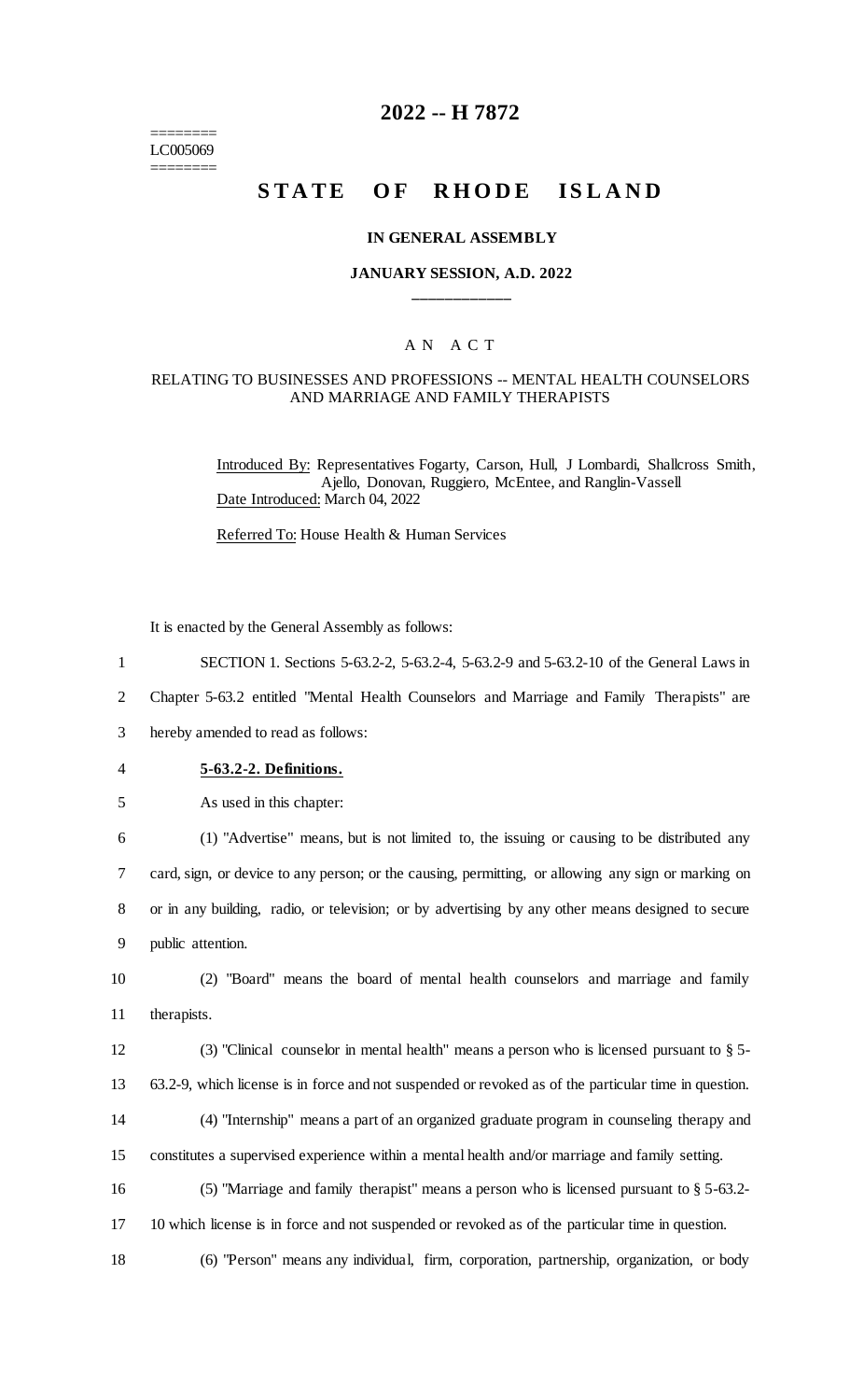politic.

 (7) "Practice of clinical mental health counseling" means the rendering of professional services to individuals, families, or groups for monetary compensation. These professional services include:

 (i) Applying the principles, methods, and theories of counseling and/or psychotherapeutic techniques to define goals and develop a treatment plan of action aimed toward the prevention, treatment, and resolution of social, mental, and emotional dysfunction and intra or interpersonal disorders in persons diagnosed at intake as non-psychotic and not presenting medical problems; and

 (ii) Engaging in psychotherapy of a nonmedical nature, utilizing supervision when appropriate, and making referrals to other psychiatric, psychological, or medical resources when the person is diagnosed as psychotic or presenting a medical problem.

 (8) "Practice of marriage and family therapy" means the rendering of professional services to individuals, family groups, couples, or organizations for monetary compensation. These professional services include applying principles, methods, and therapeutic techniques for the purpose of resolving emotional conflicts; modifying perceptions and behavior; enhancing communications and understanding among all family members; and the prevention of family and individual crisis. Individual marriage and family therapists shall also engage in psychotherapy of a nonmedical and non-psychotic nature with appropriate referrals to psychiatric resources.

 (9) "Practicum" means a part of an organized graduate program in counseling therapy and constitutes a supervised experience within the graduate counseling program.

 (10) "Qualified supervision" means the supervision of clinical services in accordance with standards established by the board under the supervision of an individual who has been recognized by the board as an approved supervisor.

 (11) "Recognized educational institution" means any educational institution that grants a bachelor's, master's, or doctoral degree and is recognized by the board of mental health counselors and marriage and family therapists or a recognized postgraduate clinical training program as 28 specified in §§ 5-63.2-9(2) 5-63.2-9 and 5-63.2-10(2) 5-63.2-10.

 (12) "Use a title or description of" means to hold oneself out to the public as having a particular status by means of stating on signs, mailboxes, address plates, stationery, announcements, calling cards, or other instruments of professional identification.

**5-63.2-4. Composition of board -- Appointment, terms, and removal of members.**

 The director of the department of health, with the approval of the governor, shall appoint nine (9) electors as members of the board. Three (3) shall be clinical mental health counselors, at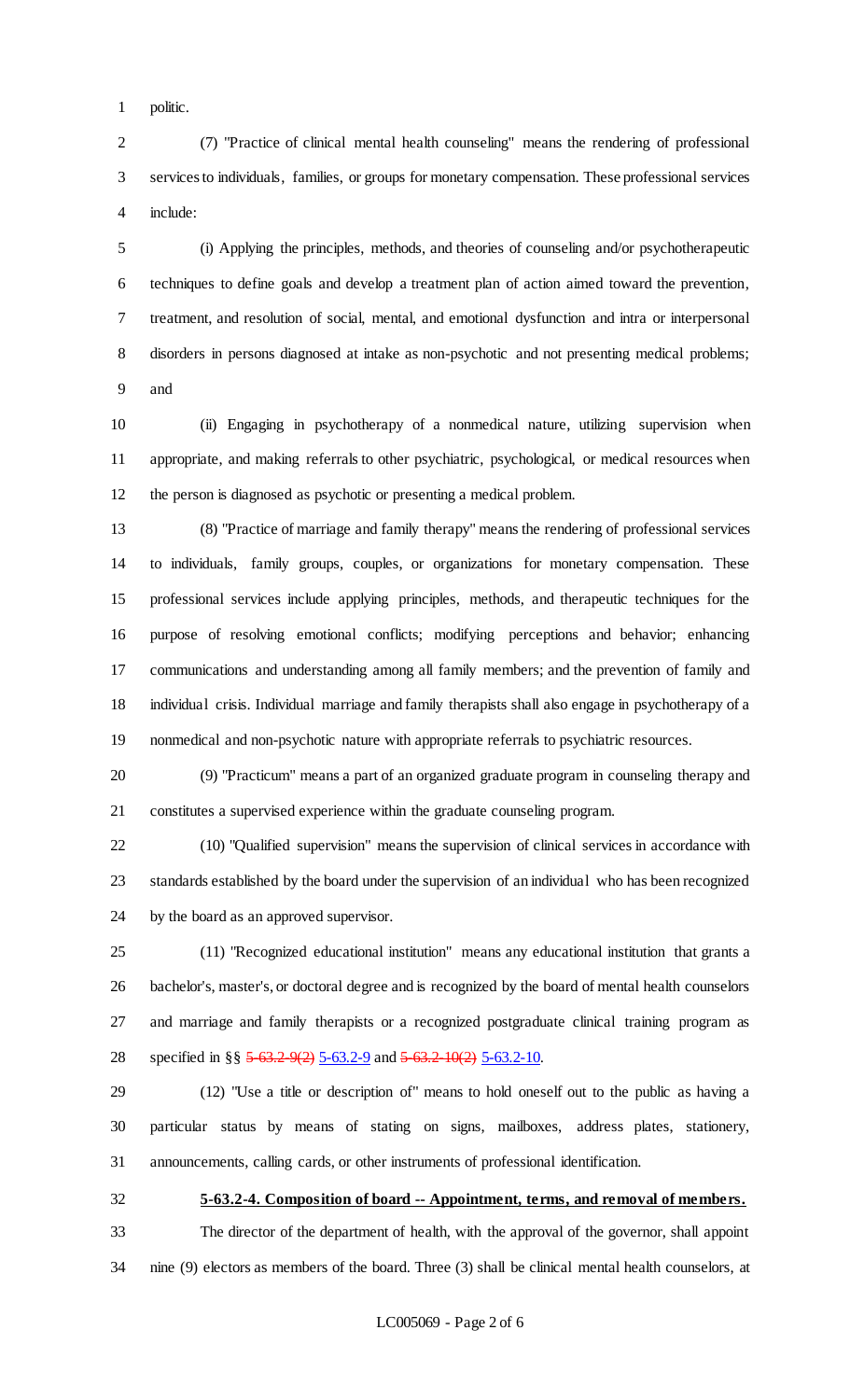1 least two (2) of whom shall meet the qualifications of  $\S 5-63.2-95-63.2-9(b)$  and have at least five (5) years of private practice experience in mental health counseling; three (3) shall be marriage and family therapists, who shall be clinical marriage and family therapists who meet the qualifications 4 of § 5-63.2-10 5-63.2-10(b) and have at least five (5) years of private practice experience in marriage and family therapy; three (3) shall be members of the public. Commencing September 1996, the director of the department of health shall appoint one clinical mental health counselor for one year; one clinical mental health counselor for two (2) years; one clinical mental health counselor for three (3) years; one marriage and family therapist for one year; one marriage and family therapist for two (2) years; one marriage and family therapist for three (3) years; one public member for two (2) years; and two (2) public members for three (3) years. After this, all terms of appointments shall be for three (3) years. In no instance shall a person serve more than six (6) consecutive years on the board.

 **5-63.2-9. Qualifications of licensed clinical mental health counselors Qualifications of licensed clinical mental health counselor associates and licensed clinical mental health counselors.**

- 16 (a) An applicant for licensure shall submit to the board written evidence on forms furnished 17 by the division of professional regulation that the applicant: The department shall issue the appropriate license to applicants who meet the qualifications in this section.
- 19 (1) Prerequisites of a licensed clinical mental health counselor associate. A license as a 20 "licensed clinical mental health counselor associate" shall be issued to an applicant who meets the
- following qualifications:
- 22  $\left(\frac{1}{1}\right)$  Is of good character; and

 $\left( \frac{2}{\text{ii}} \right)$  Has received a graduate degree specializing in counseling/therapy from a college or university accredited by the New England Association of Schools and Colleges, or an equivalent regional accrediting agency, and that has the approval by a cognizable national or regional 26 certifying authority; and

 $\frac{(3)(iii)}{(ii)}$  Has completed sixty (60) semester hours or ninety (90) quarter hours within his or her graduate counseling/therapy program; and

 $(4)(iv)$  Has completed a minimum of twelve (12) semester hours or eighteen (18) quarter hours of supervised practicum and a minimum of one calendar year of supervised internship consisting of twenty (20) hours per week, or its equivalent, with emphasis in mental health counseling supervised by the department within the college or university granting the requisite degree or by an accredited postgraduate clinical training program recognized by the United States 34 Department of Education, or education and/or experience that is deemed equivalent by the board;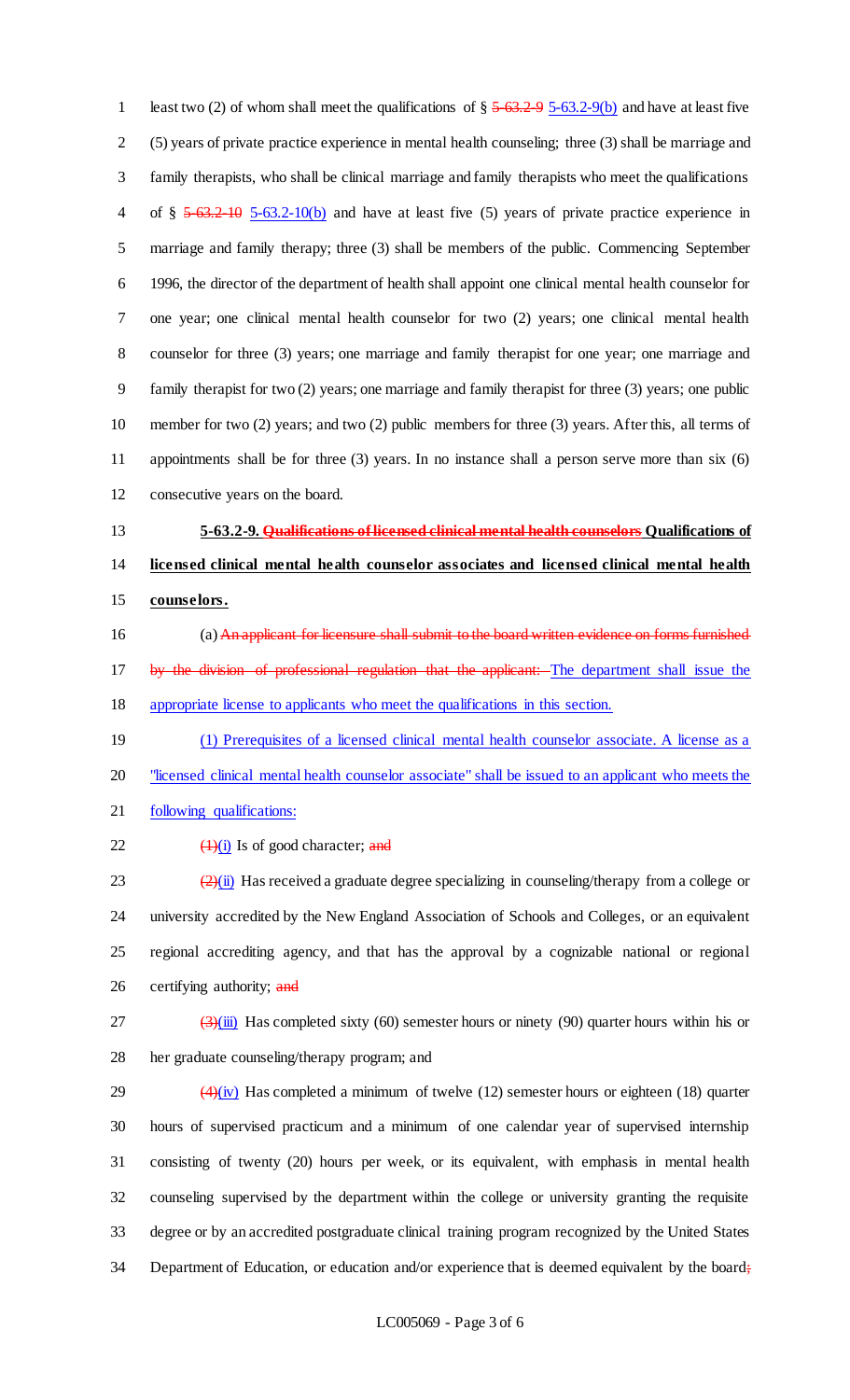- $1$  and .
- 2 (2) Prerequisites of licensed clinical mental health counselor: A license as a "licensed 3 clinical mental health counselor" shall be issued to an applicant who meets the following 4 qualifications: 5 (i) Is licensed under this chapter as a licensed mental health counselor associate; 6  $\frac{5}{\text{(i)}}$  Has completed a minimum of two (2) years of relevant postgraduate experience, 7 including at least two thousand (2,000) hours of direct client contact offering clinical or counseling 8 or therapy services with emphasis in mental health counseling subsequent to being awarded a 9 master's degree, certificate of advanced graduate study, or doctorate; and 10  $\left(\frac{6}{\text{iii}}\right)$  Has a minimum of one hundred (100) hours of post-degree supervised case work 11 spread over a two-year (2) period; provided, that the supervision was provided by a person who, at 12 the time of rendering the supervision, was recognized by the board as an approved supervisor; and 13  $\left(\frac{7}{10}\right)$  Has passed, to the satisfaction of the board, an examination conducted by it to 14 determine the applicant's qualification for licensure as a clinical mental health counselor or is 15 applying for licensure under the provisions of § 5-63.2-15. 16 (b) A candidate shall be held to have qualified for licensure as a clinical mental health 17 counsel associate, or a clinical mental health counselor upon the affirmative vote of at least four 18 (4) members of the board, two (2) of whom must be mental health counselors on the board. 19 **5-63.2-10. Qualifications of licensed marriage and family therapists Qualifications of**  20 **licensed marriage and family therapist associates and licensed marriage and family**  21 **therapists.** 22 (a) An applicant for licensure shall submit to the board written evidence on forms furnished 23 by the division of professional regulation that the applicant: The department shall issue the 24 appropriate license to applicants who meet the qualifications of this section. 25 (1) Prerequisites of a licensed marriage and family therapist associate. A license as a 26 "licensed marriage and family therapist associate" shall be issued to an applicant who meets the 27 following qualifications: 28  $\left(\frac{1}{1}\right)$  Is of good character; and 29  $\frac{(2)(i)}{2}$  Has completed a graduate degree program specializing in marital and family therapy 30 from a college or university accredited by the New England Association of Schools and Colleges, 31 or an equivalent regional accreditation agency; and 32  $\left(\frac{3}{\text{iii}}\right)$  Has completed sixty (60) semester hours or ninety (90) quarter hours within his or 33 her graduate degree program specializing in marital and family therapy; and 34  $\left(4\right)\left(\frac{iv}{v}\right)$  Has completed a minimum of twelve (12) semester hours or eighteen (18) quarter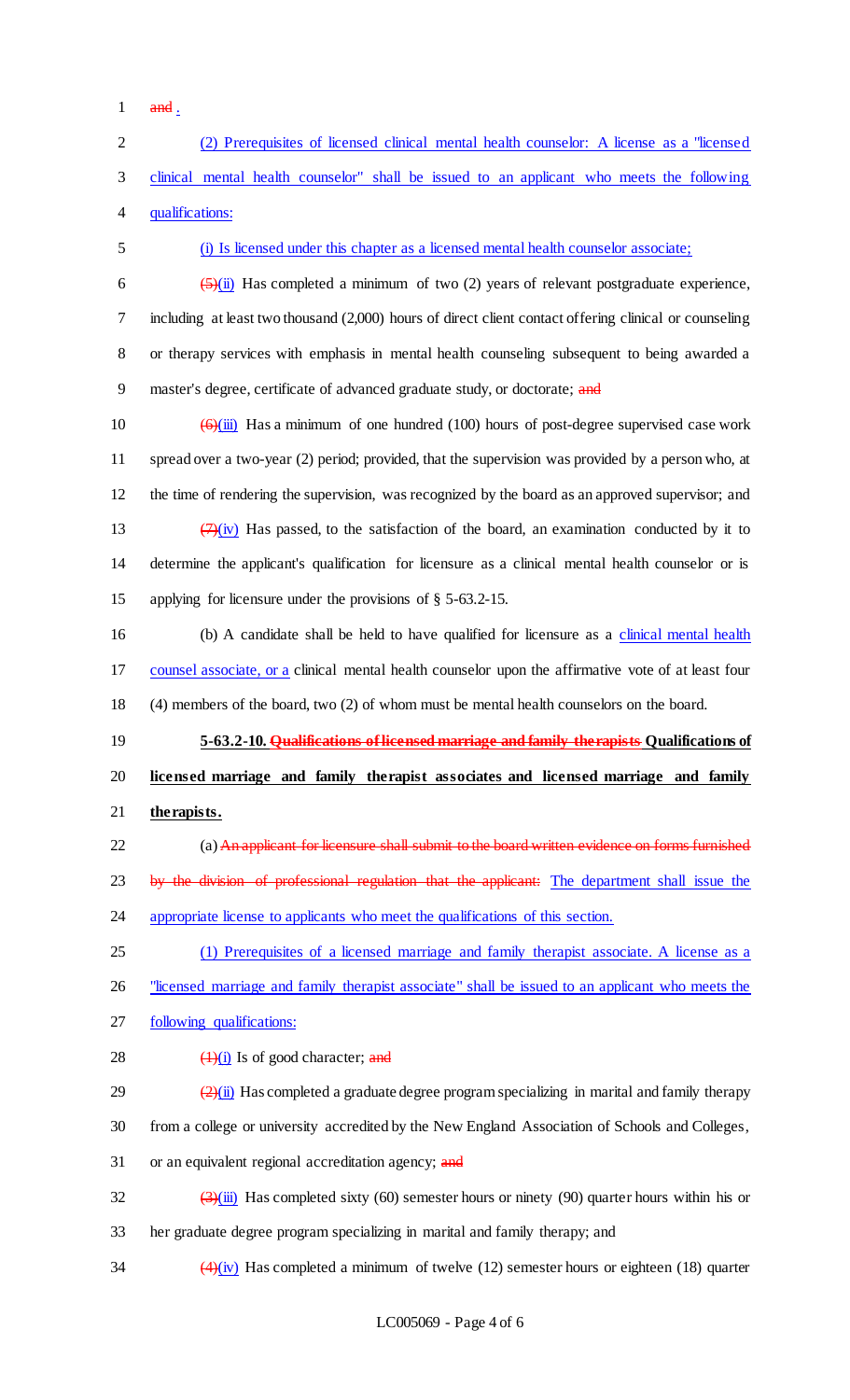hours of supervised practicum and a one-calendar year of supervised internship consisting of twenty (20) hours per week, or its equivalent, with emphasis in marriage and family therapy supervised by the department within the college or university granting the requisite degree or by an accredited postgraduate clinical training program, approved by the commission on accreditation for marriage and family therapy education recognized by the United States department of education, or 6 education and/or experience that is deemed equivalent by the board; and  $\frac{1}{2}$ 

7 (2) Prerequisites of a licensed marriage and family therapist. A license as a licensed 8 marriage and family therapist shall be issued to an applicant who meets the following 9 qualifications:

 $\left(\frac{5}{1}\right)$  Has had a minimum of two (2) years of relevant postgraduate experience, including at least two thousand (2,000) hours of direct client contact offering clinical or counseling or therapy services with emphasis in marriage and family therapy subsequent to being awarded a master's 13 degree or doctorate; and

14  $\left(\frac{\Theta(\mathbf{i})}{\Theta(\mathbf{i})}\right)$  Has had a minimum of one hundred (100) hours of post-degree supervised case work 15 spread over two years (2); provided, that the supervision was provided by a person who, at the time 16 of rendering the supervision, was recognized by the board as an approved supervisor; and

17  $(7)(iii)$  Has passed to the satisfaction of the board an examination conducted by it to 18 determine the applicant's qualifications for licensure as a marriage and family therapist or is 19 applying for licensure under the provisions of § 5-63.2-15.

20 (b) A candidate shall be qualified for licensure as a marriage and family therapist associate, 21 or a marriage and family therapist upon the affirmative vote of at least four (4) members of the 22 board, two (2) of whom must be marriage and family therapists on the board.

23 SECTION 2. This act shall take effect upon passage.

#### ======== LC005069 ========

LC005069 - Page 5 of 6